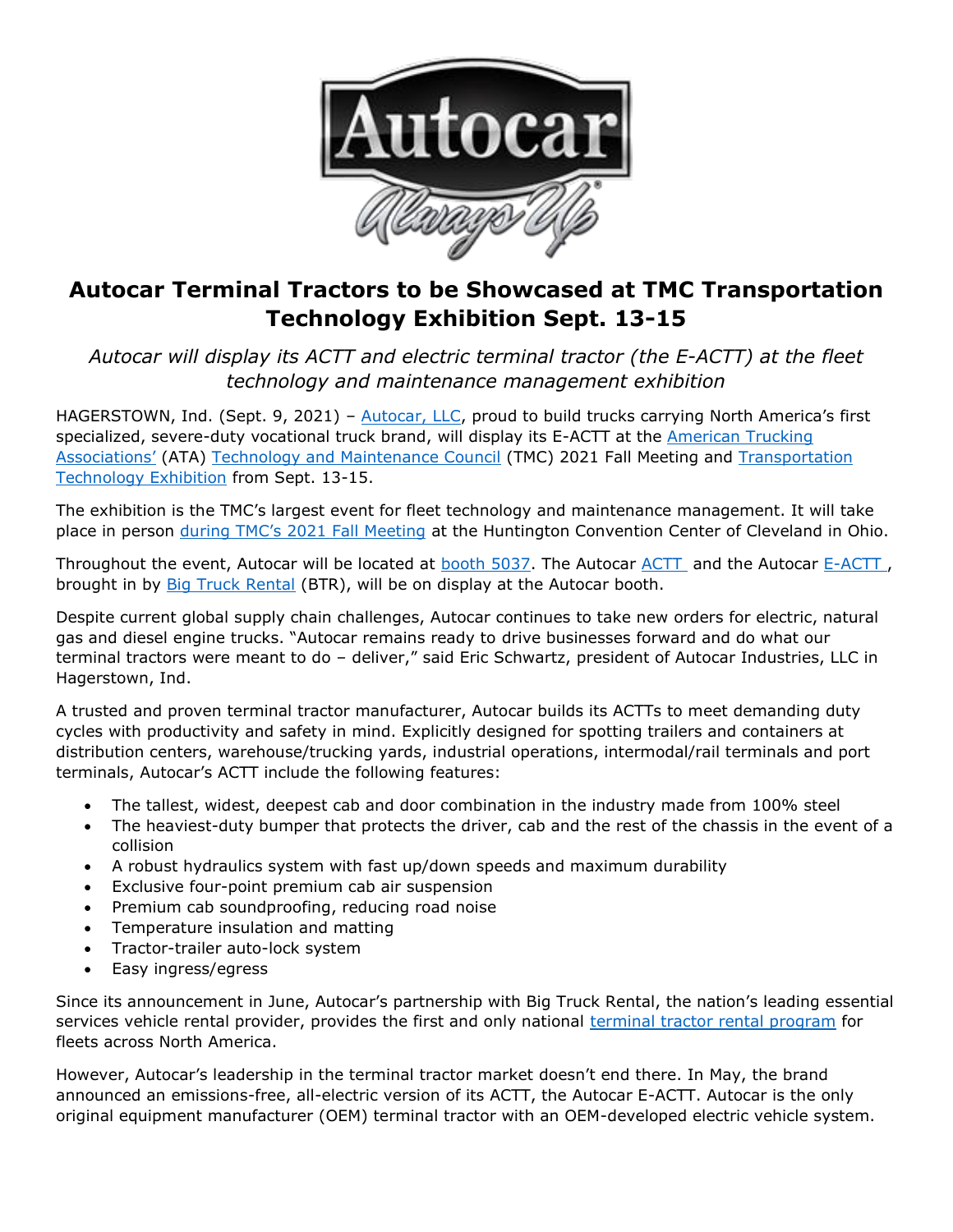The purpose-built [E-ACTT terminal tractor](https://www.autocartruck.com/news/autocar-llc-launches-the-e-actt-an-emissions-free-all-electric-terminal-tractor/?utm_source=Press+Release&utm_medium=TMC+2021+Fall+Meeting+and+Transportation+Technology+Exhibition&utm_campaign=Autocar+Terminal+Tractors+to+be+Showcased+at+TMC+Transportation+Technology+Exhibition+Sept.+13-15&utm_id=Autocar+E-ACTT) is ready for its trade show debut since its announcement earlier this year. The E-ACTT makes a great work truck even better by helping meet regulatory mandates for the vocational truck industry to reduce fuel consumption by 24% by the model year 2027 and, in California, to transition diesel trucks to zero-emission trucks. In addition to those of the ACTT, the E-ACTT's features include:

- Custom-built for the customer's vocational and site-specific needs
- Integration of high quality, off-the-shelf components
- Autocar Solutions, factory-direct service
- Choice of warranty service either in-house or by a third-party

Additionally, the Autocar E-ACTT electric powertrain with telemetry/diagnostic systems were designed by Vorza for severe-duty applications specifically. The Vorza electric fleet vehicle development team worked directly with Autocar to create a 24/7 powertrain capable of handling the rigorous demands of semi-trailer yard spotting and container handling. Autocar's goals and actions for the event align with the exhibition's goal of educating the market on the latest best practices, products and services, as the brand continues to advance the terminal tractor sector.

"Our tractors are purpose-built with operators and fleet managers in mind. Attendees at this year's Exhibition will be looking for equipment that will give them the most bang for their buck and is more aligned with what today's market requires," said Mark Aubry, general manager of Autocar's terminal tractor division. "Fleet managers are looking for a lower total cost of ownership, higher productivity levels, increased comfort for operators and more reliability; and Autocar plans to deliver."

Autocar is excited to showcase diesel and electric vocational trucks at the TMC Transportation Technology Exhibition and invites those in warehousing, logistics, intermodal and ports to visit its team. For more information on Autocar and its trucks, please visit [AutocarTruck.com,](https://www.autocartruck.com/actt/?utm_source=Press+Release&utm_medium=TMC+2021+Fall+Meeting+and+Transportation+Technology+Exhibition&utm_campaign=Autocar+Terminal+Tractors+to+be+Showcased+at+TMC+Transportation+Technology+Exhibition+Sept.+13-15&utm_id=Autocar+Terminal+Tractors) or call 833-857-0200.

###

## **ABOUT AUTOCAR, LLC:**

Autocar, LLC, is proud to manufacture U.S.-assembled trucks carrying North America's oldest truck brand. We are the only American-owned and -operated original equipment manufacturer (OEM) of trucks. Autocar's severe-duty vocational trucks provide customers with the perfect tools for their job with the most uptime, support and impact to their bottom line. Autocar collaborates with customers to build trucks to their exact specifications and needs. Autocar's purpose-built, severe-service truck lines include ACMD and ACX cab-over trucks, the ACTT and E-ACTT terminal tractors and the DC-64 class 8 work trucks.

Autocar recognizes that performance and uptime are everything and offers every customer 24-7 access to its "Always Up" direct factory support center, staffed by expert technicians who engineer and build Autocar's trucks. Autocar promises to provide trucks that deliver the best value, provide the best service and provide a complete solution for customers' needs. The Autocar pledge is to do the work right the first time and to act proactively, in a timely manner and with simplicity.

For more information on Autocar, visit **AutocarTruck.com**, or call 765-489-5499.

## **MEDIA CONTACTS:**

Jo Trizila, *TrizCom PR on behalf of Autocar*  Email: [Jo@TrizCom.com](mailto:jo@trizcom.com) Office: 972-247-1369 Cell/Text: 214-232-0078

Avery Cooper, *TrizCom PR on behalf of Autocar*  Email: [Avery@TrizCom.com](mailto:Avery@TrizCom.com) Office: 972-247-1369